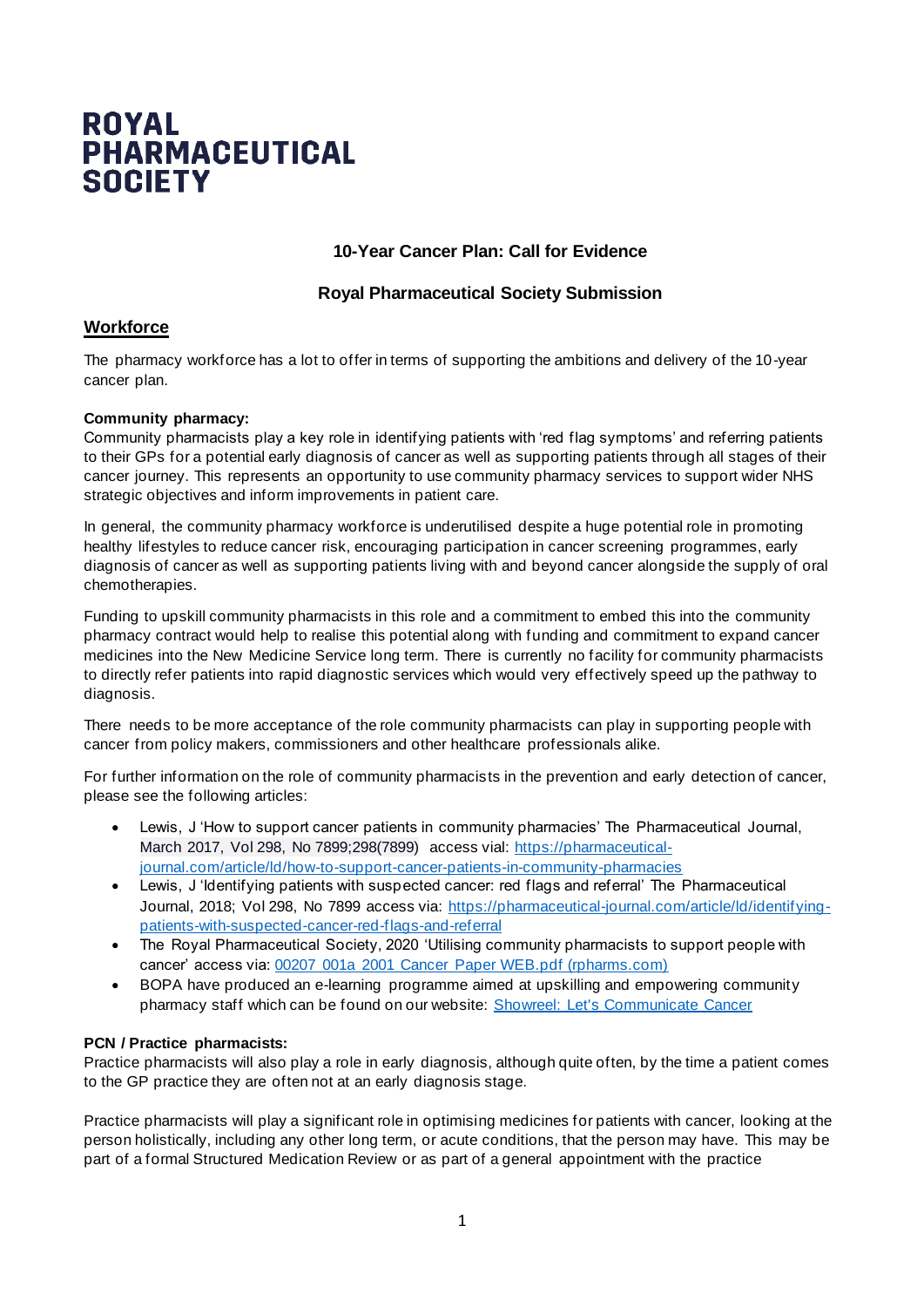pharmacist. This will also apply to PCN pharmacist who are working in other care settings such as care homes, or in hospices providing end of life care.

#### **Hospital Pharmacy:**

Specialised oncology pharmacists play an important role in hospitals and have moved away from the traditional operational role of production and manufacture of anti-cancer medicines. They work with the medical and nursing staff to maximise the benefits of drug therapy while trying to minimise toxicities and educate people with cancer about what to expect during treatment and the associated side-effects. They also provide advice on how to manage complications of cancer treatment and can often independently review patients on systemic anticancer therapies (SACT) and prescribe both anticancer medicines and supportive medicines. In the inpatient setting the specialised oncology pharmacist is integral in the management of the inpatient medication plan, right through to the medication plan that a patient will be discharged with

There is little evidence of some of the commitments in the NHS Long Term Plan, one such example being: "We will also do more to nurture the next generation of leaders by more systematically identifying, developing and supporting those with the capability and ambition to reach the most senior levels of the service".

Recent workforce reports have revealed a 17% shortage of oncologist posts across England. These shortages are in the context of increasing patient numbers and increases in patients surviving further into their journey with cancer. The cumulative effect of these advances in treatment mean that cancer is increasingly becoming a chronic condition, with patients requiring long term support from oncology services.

Pharmacists are well positioned to reduce the impact of the documented shortages in oncologists. Oncology pharmacists were among the early adopters of the role of the pharmacist independent prescriber role. (PIP). Utilising professional expertise in medicines, many pharmacists are transitioning into advanced practice roles where they assume responsibility for treatment and provide holistic care for patients with great success, as advocated in the NHS 5 years forward view report. There has been a proliferation in consultant oncology pharmacists' posts across England within the past 5 years, with a range of well documented benefits to patient care and workflow within organisations where these posts are funded. Expansion of advanced practice and consultant pharmacist roles would increase capacity within the cancer multi-disciplinary team and help alleviate many of the current challenges facing cancer services. However, the number of such posts are still limited across NHS England and funding arrangements vary significantly across the NHS. Job planning of these roles in a similar fashion to medical staffing would improve the sustainability of these roles.

To support cancer pharmacists to transition into these roles, and realise the benefits that they can provide, it is important to identify and implement suitable training pathways at local, regional and national levels. Current training pathways should be optimised to increase provision of formal academic training at postgraduate level, such as MSc courses in oncology, to enhance capability of pharmacists and provide assurance of competence to support enhanced patient care. These changes should be initiated in conjunction with increased access to advanced practice qualifications to enhance the clinical skillset of pharmacists to allow them to assume greater responsibility for patient care and help address many of the challenges facing cancer services.

The oncology pharmacy workforce also includes other groups, such as pharmacy technicians and nonregistrant staff, all of whom have provide services which have a significant impact on the care of cancer patients

Supporting documents include:

- Building Back Cancer Services in England. Institute for Public Policy research. 2021, September. <https://www.ippr.org/files/2021-09/building-back-cancer-services.pdf>
- NHS Five Year Forward View. NHS England. 2014. [https://www.england.nhs.uk/five-year-forward](https://www.england.nhs.uk/five-year-forward-view/)[view/](https://www.england.nhs.uk/five-year-forward-view/)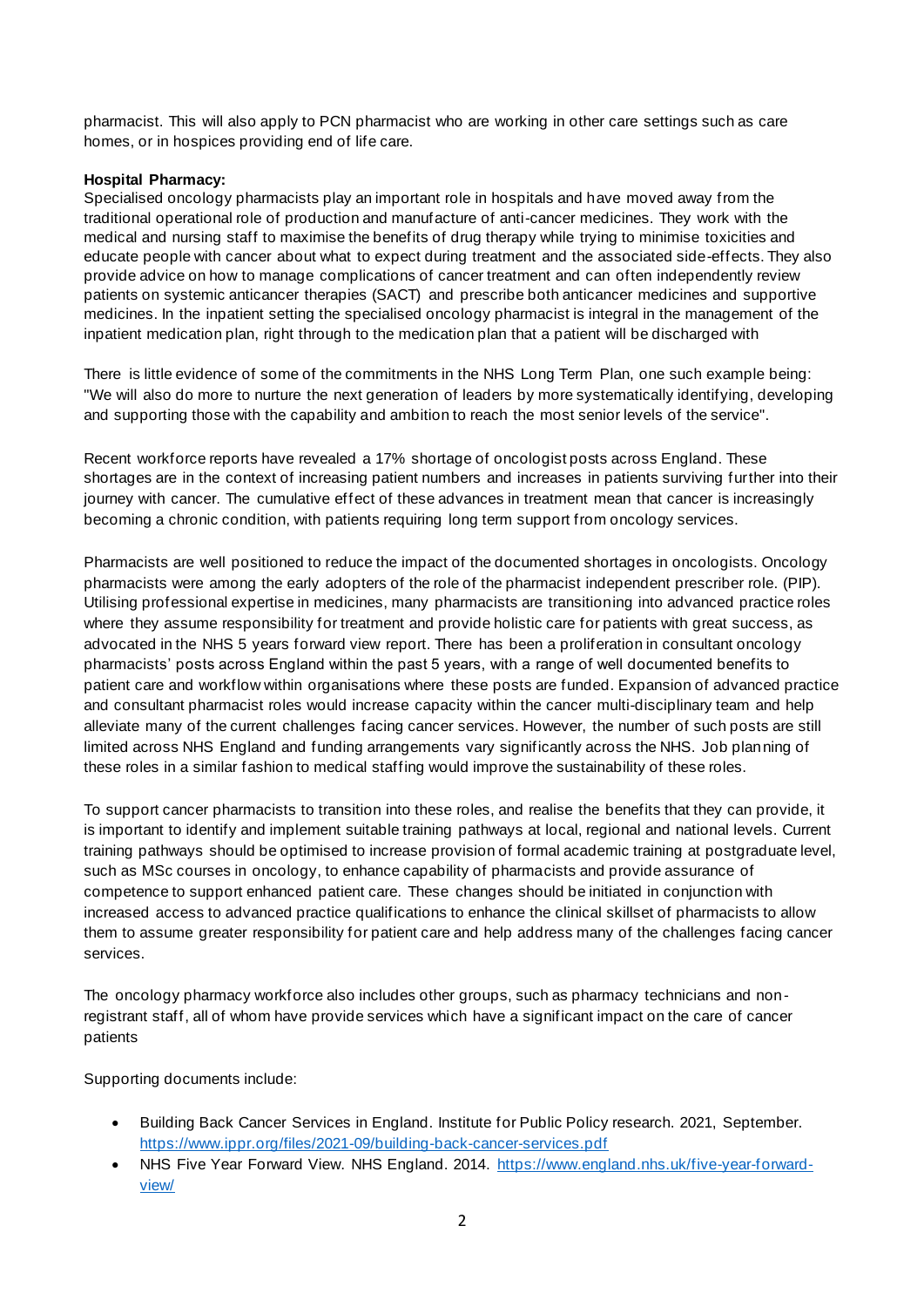- Five Year Forward View: A Briefing for Members. The Royal Pharmaceutical Society. 2016, March
- Consultant Pharmacist Guidance: Consultant Pharmacist Short life Working Group. 2020, January. [https://www.hee.nhs.uk/sites/default/files/documents/Consultant%20Pharmacist%20Guidance%20Fin](https://www.hee.nhs.uk/sites/default/files/documents/Consultant%20Pharmacist%20Guidance%20Final%20Jan2020.pdf) [al%20Jan2020.pdf](https://www.hee.nhs.uk/sites/default/files/documents/Consultant%20Pharmacist%20Guidance%20Final%20Jan2020.pdf)
- Full team Ahead by Cancer Research UK [https://www.cancerresearchuk.org/about-us/we-develop](https://www.cancerresearchuk.org/about-us/we-develop-policy/our-policy-on-cancer-services/non-surgical-cancer-treatments-workforce)[policy/our-policy-on-cancer-services/non-surgical-cancer-treatments-workforce](https://www.cancerresearchuk.org/about-us/we-develop-policy/our-policy-on-cancer-services/non-surgical-cancer-treatments-workforce)

Overall, the pharmacy workforce in all sectors is facing significant workforce pressures due to increase in demand, impact of COVID and staff health and wellbeing. The lack of workforce planning and the implementation of strategies to alleviate the workforce pressures has meant the pharmacy workforce is in the frustrating position of being ideally placed to improve the care of cancer patients but without the resources to fulfil these aspirations to the fullest benefit of the cancer patient.

#### **Early Diagnosis and Prevention**

Community pharmacies provide a convenient and accessible place for people to present with symptoms that they may be concerned about. This could be a pivotal point at which people could be appropriately referred into either general practice or maybe in the future, directly into secondary care for further clinical assessment and diagnosis. We are aware that such a service is currently being explored but we would welcome a phased approach to this service rather than initiating it as a pilot.

Community pharmacy services are well positioned to play a greater role in patients' journey to diagnosis and support identification of cancers at an earlier stage of disease. Published evidence demonstrates that 90% of the population of England live within a 20-minute walk of a community pharmacy, making them one of the most readily accessible healthcare resources to the public. Community pharmacies are currently actively involved in public health campaigns which promote lifestyle interventions which reduce patients' risk of developing cancers, alongside several other serious healthcare conditions. Community pharmacy services also have an established role in supporting smoking cessation services within the portfolio of primary care services and has a demonstrated history of success in delivering this intervention.

The role of the established network of community pharmacies in England could be expanded to support earlier identification of cancers and help the NHS realise its ambitions of increasing the proportion of cancers diagnosed at stages 1 and 2. A number of published studies suggest that patients with symptoms of possible cancers, but who have not yet received a formal diagnosis, present to community pharmacies for treatment and advice regarding these "red flag" symptoms. To improve the rates at which such patients are identified and appropriately referred to diagnostic services the British Oncology Pharmacy Association ( BOPA) have developed the Let's Communicate Cancer programme which is a dedicated training platform aimed to provide community pharmacy staff with a basic set of skills to facilitate increased ability to identify patients with such symptoms and provide them with the tools to hold effective consultations.

The potential scope of community pharmacy as a venue to support these ambitions has been recognised by Health Education England, who are currently supporting a study in conjunction with BOPA around London and the Southeast to identify the impact that the Let's Communicate Cancer programme delivers regarding patient care. While further development of this service is required, there is clear scope for community pharmacy services to take a more active part in this process.

Direct referral to rapid diagnostic services by either community or PCN pharmacists would help meet the 28 day target for definitive diagnosis of cancer, save time and reduce GP workload.

The data held in community pharmacies may also be valuable in the early detection of cancers. Cancer Research UK are undertaking a study which is exploring the use of purchasing data, via a store loyalty card, to identify early diagnosis of cancer<sup>1</sup>.

<sup>1</sup> https://www.cancerresearchuk.org/about-cancer/find-a-clinical-trial/a-study-looking-at-how-women-manage-symptoms-that-might-be-ovarian-cancercancer-loyalty-card-study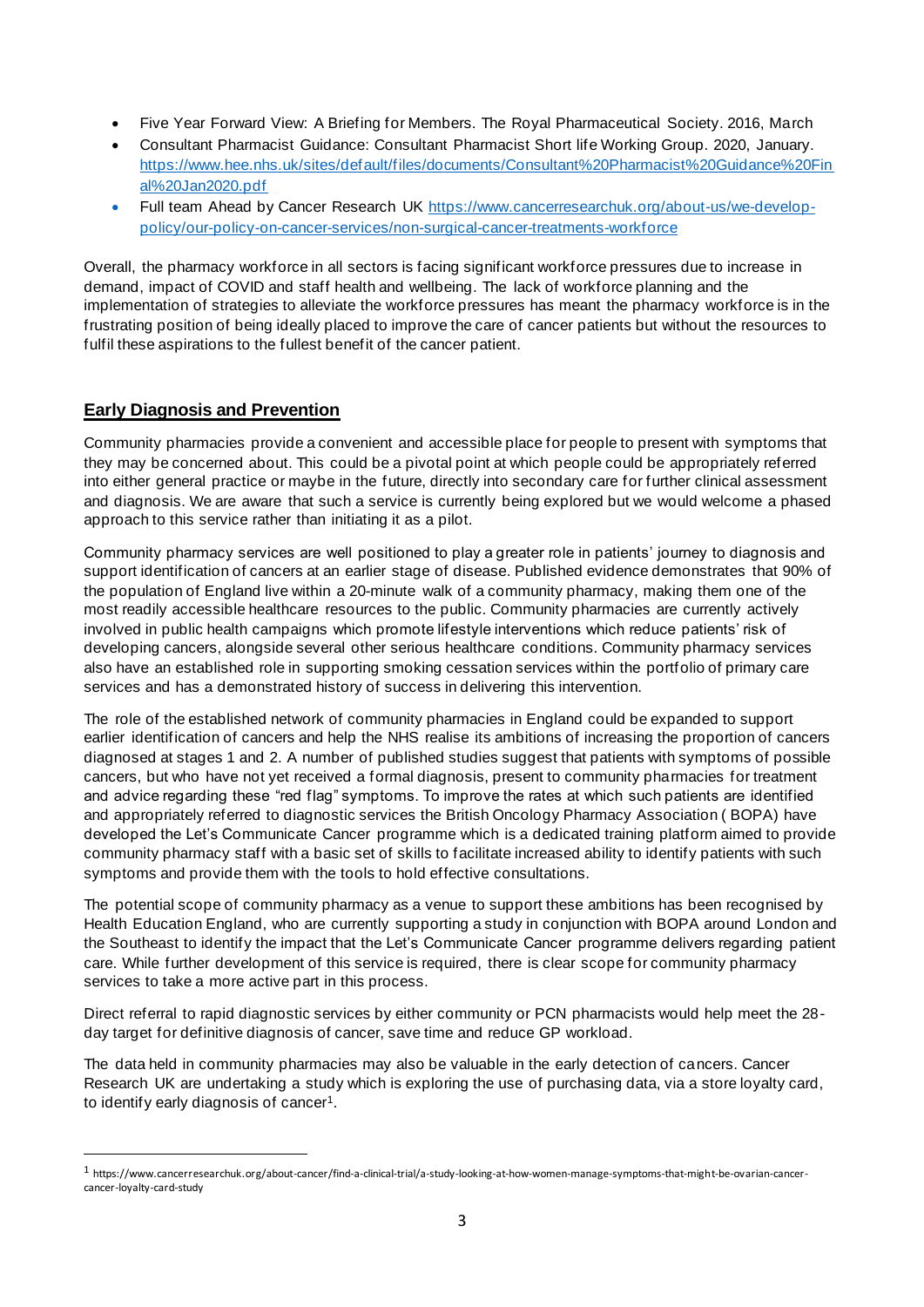Community pharmacists can also support national messages to raise awareness of different cancers. For example, in Spain, Community pharmacists disseminate patient education and awareness materials and use their visible local network of pharmacies to actively promote sun protection recommendations and information to the public on pan-European Day for the Prevention of Skin Cancer.

The need to use sun protection is an important message and community pharmacies can play a significant role in ensuring this message is relayed to the public. Pharmacists can also attend local schools to help educate around the need for sun protection.

Community pharmacies are also ideally placed to support cancer screening programmes. In County Kerry in Ireland, a small pilot was carried out in 2019 in community pharmacies aimed at improving uptake rates of bowel screening. It demonstrated that bowel screening kit return rates following pharmacy intervention were 74%, compared with 38% national return rate.<sup>2</sup>

Community pharmacists can help to assess moles and pigmented lesions that a patient may be worried about and can help identify any that might be suspicious and refer the patient directly to secondary care. Early identification and treatment of malignant melanoma is crucial to prevent mortality and a mole screening service in the community pharmacy setting has been evaluated. An estimated 0.7% of scans taken as part of the service led to a confirmed diagnosis of malignant melanoma. This service evaluation has shown that a mole scanning service available within community pharmacies is effective at triaging patients and ultimately playing a part in identifying diagnoses of malignant melanoma $^3$ .

# **Living well with and Beyond Cancer**

The commitment 'w*here appropriate every person diagnosed with cancer will have access to personalised care, including needs assessment, a care plan and health and wellbeing information and support by 2021'*  gives a clear deadline but it doesn't provide clear metrics of how to determine whether the commitment has been met or not. Staffing resource is a particular issue with regards to achieving this commitment. For example, the personalised care discussions within secondary care are often undertaken by cancer clinical nurse specialists (CNSs). This is in addition to their regular clinical work, which has to be prioritised, leaving limited time to ensure holistic needs assessments (HNAs), care plans and health and wellbeing information are provided to patients.

NHS Trusts were not provided with specific government funding to support this commitment. Funding is taken either from existing budgets or from charities such as Macmillan. Charity -funded roles are often "pump primed" for a few years to embed services and assess output but even when clear benefits have been demonstrated, the Trust is often not able to continue to fund these roles making the commitments described unsustainable.

There is no doubt that patients have benefited from HNAs, care plans and health and wellbeing events (pre-COVID) and a supply of health and wellbeing information. The commitment was sufficiently specific and wide enough in scope, with an appropriate level of ambition, however the measures need to be clearer, and the reporting mechanism more visible. The impact of the commitment has been limited by insufficient funding for staffing and IT resources.

Pharmacy professionals have a significant role to play in delivering services which support patients' health and wellbeing throughout treatment and helping them after active treatment has finished. As described earlier, survival rates following a cancer diagnosis have improved significantly, with more patients than ever surviving longer with a cancer diagnosis. Historically, cancer services have been centralised in secondary care hospital trusts with limited provision made for delivery of more primary care and community -based services.

<sup>2</sup> https://www.researchgate.net/publication/333171977\_A\_Community\_Pharmacy\_Based\_Pilot\_Project\_for\_BowelScreen

<sup>&</sup>lt;sup>3</sup> Kirkdale C, Archer Z, Thornley T, Wright D, Valeur M, Gourlay N, Ayerst K. Accessing Mole-Scanning through Community Pharmacy: A Pilot Service in Collaboration with Dermatology Specialists. Pharmacy 2020, 8(4), 231[; https://doi.org/10.3390/pharmacy8040231](https://gbr01.safelinks.protection.outlook.com/?url=https%3A%2F%2Fdoi.org%2F10.3390%2Fpharmacy8040231&data=04%7C01%7CHeidi.Wright%40rpharms.com%7C41d5de581c234aaf137708da0e712aa7%7C99193c61658d4076952f07c345a3be97%7C0%7C0%7C637838176460031012%7CUnknown%7CTWFpbGZsb3d8eyJWIjoiMC4wLjAwMDAiLCJQIjoiV2luMzIiLCJBTiI6Ik1haWwiLCJXVCI6Mn0%3D%7C3000&sdata=rWn8ihHFe8pmOVhD1n8aLPguhW5pI%2Bp3%2Bg0xYZEvpzY%3D&reserved=0)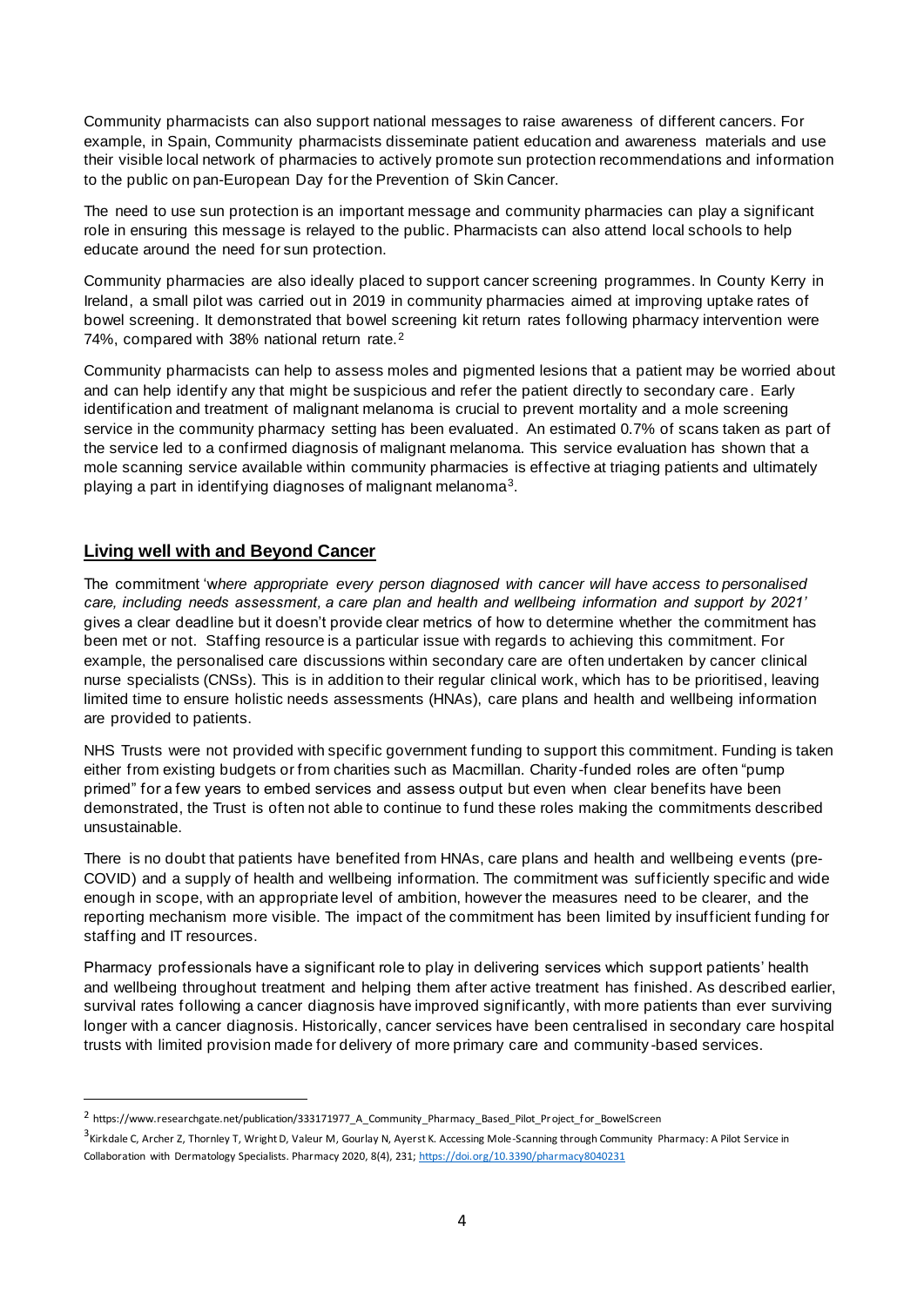Community pharmacists add value by supporting people taking anti-cancer medicines and helping them to navigate the wider health and social care system and to manage and balance side effects with treatment. Boot and Macmillan have worked together to upskill a number of pharmacists to become Boots Macmillan Information Pharmacists (BMIP). Over the last 10 years over 4000 Boots Macmillan Information Pharmacists have been trained in cancer care in the community. These pharmacists are Boots pharmacists who've had extra training, developed by Macmillan and Boots, to support people affected by cancer. Their extra training helps them to understand the needs of cancer patients, which may not just be medical. They can also signpost to more specialist sources of information and support, both locally and nationally, depending on the person's needs<sup>4</sup>.

Utilising primary care pharmacy services to optimise elements of patients' care, such as control of nausea and vomiting associated with chemotherapy, may help to increase capacity within acute secondary care settings and improve the patient experience by improving access to less complex interventions.

Primary care pharmacy staff are also well positioned to optimise the care that patients receive for other nonmalignant, co-existing conditions which cancer treatments often adversely impact. With the increase in survival rates following a cancer diagnosis it is more important than ever to ensure healthcare services implement holistic reviews considering each patients' co-morbidities and identify where interventions can improve outcomes and quality of life. In secondary care, specialist teams are not well-equipped to manage conditions outside of their remit.

Currently there is not a lot of inf ormation that supports the role of community pharmacists in this area. However, a study looking at identifying the scope for developing a community pharmacist-led intervention to provide support and improve health outcomes for breast cancer survivors has been published<sup>5</sup>. This study identifies considerable scope for community pharmacists to take on a larger role in breast cancer survivorship services, highlighting several potential features of future interventions. Increased awareness of survivor care needs amongst community pharmacists is needed to encourage proactive conversations, networking activities and further training.

Oral anti-cancer agents prevent many people with cancer from numerous hospital visits, allowing them to obtain their medicines from their local community pharmacy. People taking these oral medicines still require support, as many of these agents can cause significant side effects and interactions. A study noted that more than half of ambulatory patients with cancer had at least one potential drug interaction. One-third of ambulatory patients with cancer had a major potential drug interaction that could result in serious clinical consequences<sup>6</sup>. Community and practice-based pharmacists are ideally placed within primary care to help these people and can explain any concerning signs and symptoms, particularly symptoms of infection and explain how their medicines should be taken. They can provide reassurance as many people are worried about the use of these medicines and they can also counsel people on safe handling and storage of anticancer medicines. Lastly, they can review side effects that might occur and help people manage these alongside their symptoms. A study in 2019 pointed to the feasibility of operating a larger-scale pilot trial of an oral anti-cancer medicines referral pathway to community pharmacies<sup>7</sup>. An integrated model of service delivery between NHS trusts and pharmacies would further facilitate the safe administration of oral anticancer medicines in the community

In secondary care, the introduction of nurse and pharmacist-led review clinics can allow for a more holistic review of patients undergoing cancer treatment while reducing pressure on busy medical outpatient clinics.

<sup>4</sup> https://www.boots.com/health-pharmacy-advice/macmillan/boots-macmillan-information-pharmacist

<sup>&</sup>lt;sup>5</sup> Tutt L, Thornley T, Chen LC, Anderson C. Survivor perspectives on the role of the community pharmacist in breast cancer services. Research in Social and Administrative Pharmacy (2018). 14;8,e31

<sup>6 23.</sup>van Leeuwen R W F, Brundel D H S, Neef C, van Gelder T, Mathijssen R H J, Burger D M, Jansman F G A. Prevalence of potential drug-drug interactions in cancer patients treated with oral anticancer drugs. British journal of cancer. 2013;108:1071–1078

<sup>7</sup> Dalby, M., et al (2019) 'Feasibility of a referral pathway to community pharmacy for patients taking oral anticancer medication', *Cancer Nursing Practice*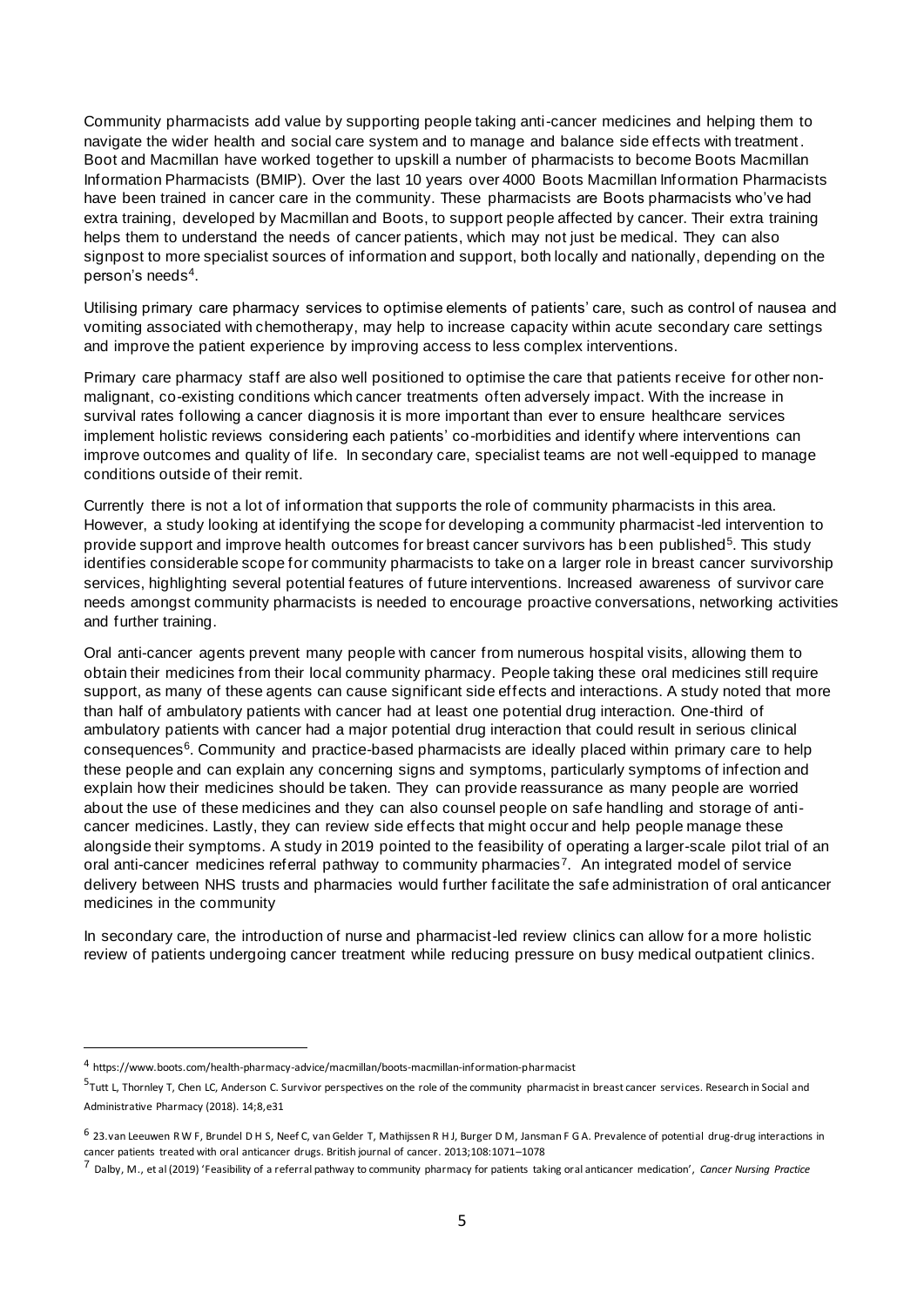Currently, these clinics tend to be run by nurse and pharmacist independent prescribers as an extension to their existing role. Skill-mix planning, backed up with sufficient funding for dedicated posts would enable wider access to these services.

# **Palliative care**

People living with life-limiting conditions who are approaching the end of life must have timely access to medicines and clinical support from a skilled pharmacy team. They should expect to experience high quality, coordinated care, approaching death in comfort, surrounded by those important to them and in the setting of their choice.

Pharmacists and the pharmacy team have particularly important roles following a patient's diagnosis of a palliative illness to ensure that the medicines regimen is optimised, as well as to help coordinate the care and medicines supply for patients as they move from one care setting to another.

Pharmacists across a system can support the provision of pain treatment, special nutrition, and management of chemotherapy side-effects for palliative patients. Community pharmacists can provide a prompt and continuous service to patients by ensuring that a supply of specialist palliative care medicines is in stock in the pharmacy in order that prescriptions can be dispensed in a timely manner. Effective communication between the specialist palliative care prescriber / team and the community pharmacist should try to anticipate a patient's need for medication and plan accordingly.

A model for pharmaceutical palliative care in rural Scotland which is experience-based and funded by Macmillan Cancer Support has shown positive results. It has highlighted that patients experiencing pain from advanced cancer often still have unmet needs in terms of management and optimisation of the medicines. It indicates that patients were receptive to the idea of a targeted medicines consultation with a trained community pharmacist and were positive about this being carried out in a face‐to‐face setting or by telephone<sup>8</sup>. During 2021, all the BMIP received further training on palliative care and this allowed Boots to launch a Palliative Care Service which ensures a formulary of commonly used drugs in palliative care, expert advice to support patients and carers along with a stock checker for easier accessibility. As part of this Palliative Care Service, Boots is committing to maintaining stock of medicines on this list, or formulary, at over 2,000 of its pharmacies with an NHS contract.

In Scotland, they have also established a Community Pharmacy Palliative Care Network which provides value to aspects of the medical supply chain; access to training; opportunity to discuss good clinical practice; and connection to specialists and multidisciplinary teams. The service demonstrates that relationship building between nurses and community pharmacists is needed for a better understanding of patient needs and timely medicine supply<sup>9</sup>

It is estimated that 1 in 3 cancer patients are at risk of malnutrition and that the prevalence of malnutrition is over 70% in advanced cancer patients, which impacts negatively on survival and quality of life. Pharmacists can play a key role in prevention, early identification, treatment and referral of malnutrition. They also have the knowledge to advise on types and usage of nutritional supplements and medical nutrition in primary care when required. 10

# **Innovation and Technology**

In the past 10 years there has been an exponential growth in the number of cancer medicines available leading to substantial patient benefit. However, this has come with significant capacity impact for pharmacy oncology services.

<sup>8</sup> Akram, G. Corcoran, ED. Bennie, M. Developing a model for pharma-ceutical palliative care in rural areas – experiences from Scotland. Pharmacy. 2017. 5(1)6 https://www.ncbi.nlm.nih.gov/pmc/ articles/PMC5419387/

<sup>9</sup> https://www.palliativecareggc.org.uk/wp-content/uploads/2013/10/Macmillan-Full-Report-31012012-FINAL.pdf 10 Prevost, V., and M-C. GRACH. "Nutritional support and quality of life in cancer patients undergoing palliative care." European journal of cancer care 21.5 (2012): 581-590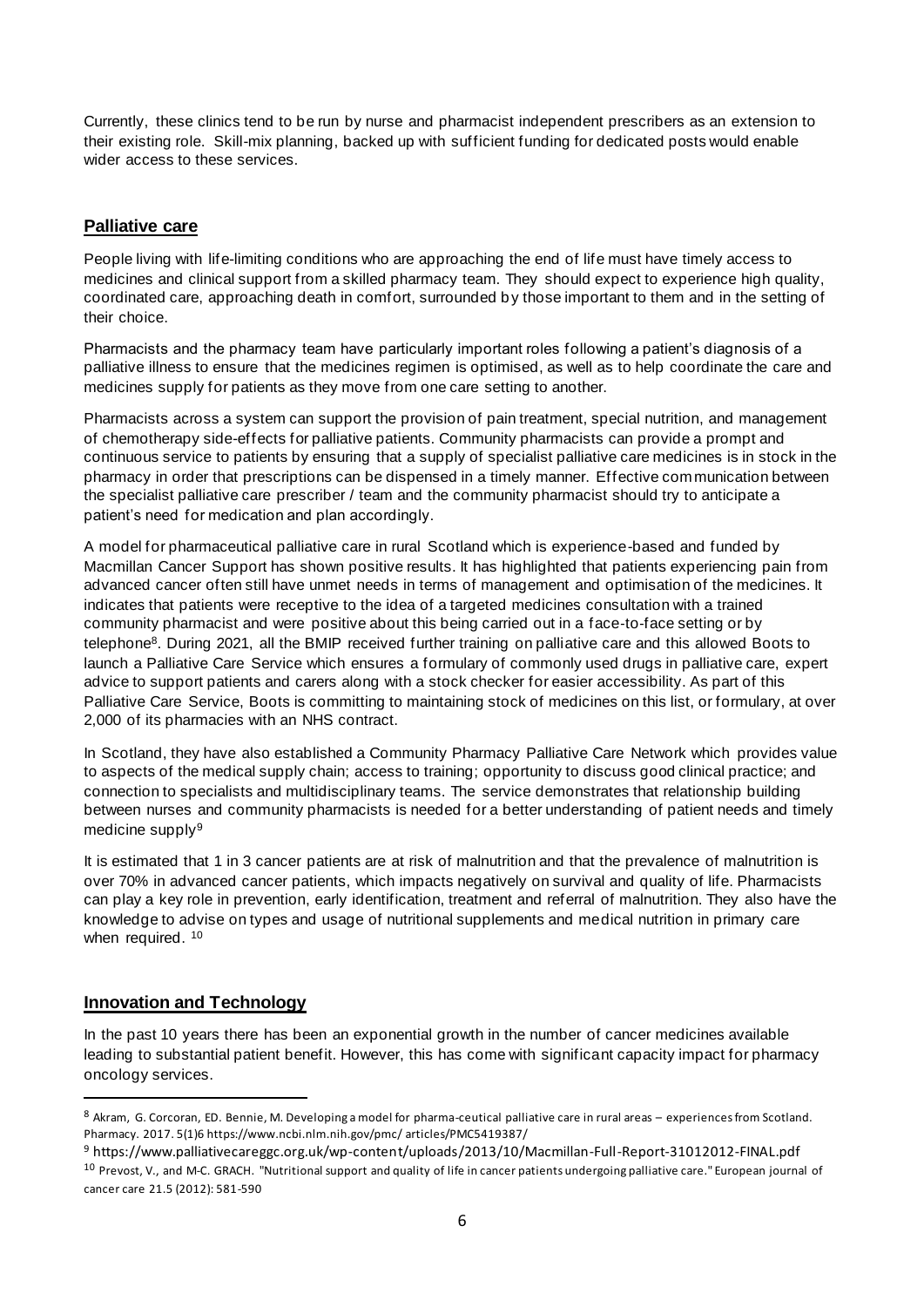The additional funding to implement new cancer medicines is generally focussed on the acquisition cost of the medicines with limited consideration of service costs so despite significant increases in cancer medicines funding this does not translate into increased service funding

One example of the growth in cancer medicines is the increased use of immunotherapies. In 2011 the first immunotherapy ipilimumab was approved for use in melanoma. As of 1<sup>st</sup> February 2022 there are seven immunotherapies utilised in nine different tumour sites and over 20 different indications. The benefits from these treatments can be seen in direct patient outcomes but the differences in toxicities and duration of time patients remain in treatments in comparison to traditional chemotherapy has caused challenges, not least within oncology pharmacy services. This is particularly seen within aseptic service compounding capacity (which is already insufficient to meet demand) and increased role of the PIP in clinics to review immunotherapy patients. The further expansion of immunotherapy into the adjuvant setting will only increase these challenges further.

Currently there are 168 guidelines, technology appraisals, and quality standards in relation to cancer in the NICE workplan. Adequate resource, estates and infrastructure are required to properly implement advanced therapies and immunotherapies.

Advanced therapy medicinal products (ATMP's) including CAR-T therapy pose a huge burden on NHS pharmacist resource due to the complex nature of these therapies. Pharmacy departments and highly skilled specialist pharmacists and chief pharmacists are required to ensure institutional readiness for implementation of ATMPs at an organisational, governance, regulatory and clinical level.

The medicines brought about by new technologies have undoubtedly improved patient outcomes, however resource implications as these therapies continue to expand outside of the haemato -oncology remit is huge. There are currently a number of ATMPs and CAR-T therapies in the UK pipeline for approval, some are license extensions and some new therapies. It is recognised that additional pharmacy resource is required to ensure these highly specialist and complex therapies are implemented safely into routine clinical practice.

The NHS has acknowledged the importance of genomic medicine services in diagnostic services to identify patients with high-risk conditions and inform treatment choices. Chemotherapy represents a treatment modality which carries a range of potential side effects with a growing body of evidence regarding treatment choices based upon patient genetic profiling. Recent commissioning of widespread DPYD testing to inform dosing for breast and bowel cancer patients has demonstrated the potential role for oncology pharmacists to utilise genetic assessment to ensure safe and effective use of chemotherapy agents. Extension of this principle to include testing for other genetic markers which inform dosing and treatment choices would build upon this work. To allow pharmacists to play a greater role in interpretation of genetic assessment results which inform treatment options it is important to establish and implement suitable training pathways. Current training pathways should be optimised to increase provision of formal academic training at postgraduate level, such as MSc courses in genomic medicine, to enhance capability of pharmacists and provide assurance of competence to support enhanced patient care..

Growth in the area of pharmacogenomics also presents an opportunity for pharmacists to lead in testing patients for genetic risk factors for cancer to support preventative measures, and in tailoring drug therapies to optimise efficacy. The introduction of technologies such as AI backed risk assessment and diagnostic programmes, or blood sample-based cancer testing will offer pharmacies new opportunities to contribute to health improvement. In the Netherlands, the Royal Dutch Pharmacists Association (KNMP) initiated a pilot in community pharmacies with the aim of demonstrating the impact of Pharmacogenomics (PGx) testing by community pharmacists on individual patients. Following development of evidence-based guidelines and having undergone appropriate training, pharmacists collected and interpreted PGx test results, discussed therapy optimisation with other healthcare providers and advised on changes to patients' pharmacotherapy. This led to interventions such as dose adjustments and therapy switches  $11$ .

<sup>11</sup> KNMP Poster Pharmacogenomics: making on impact on patients – available from: https://www.knmp.nl/downloads/posterpharmacogenom-ics.pdf